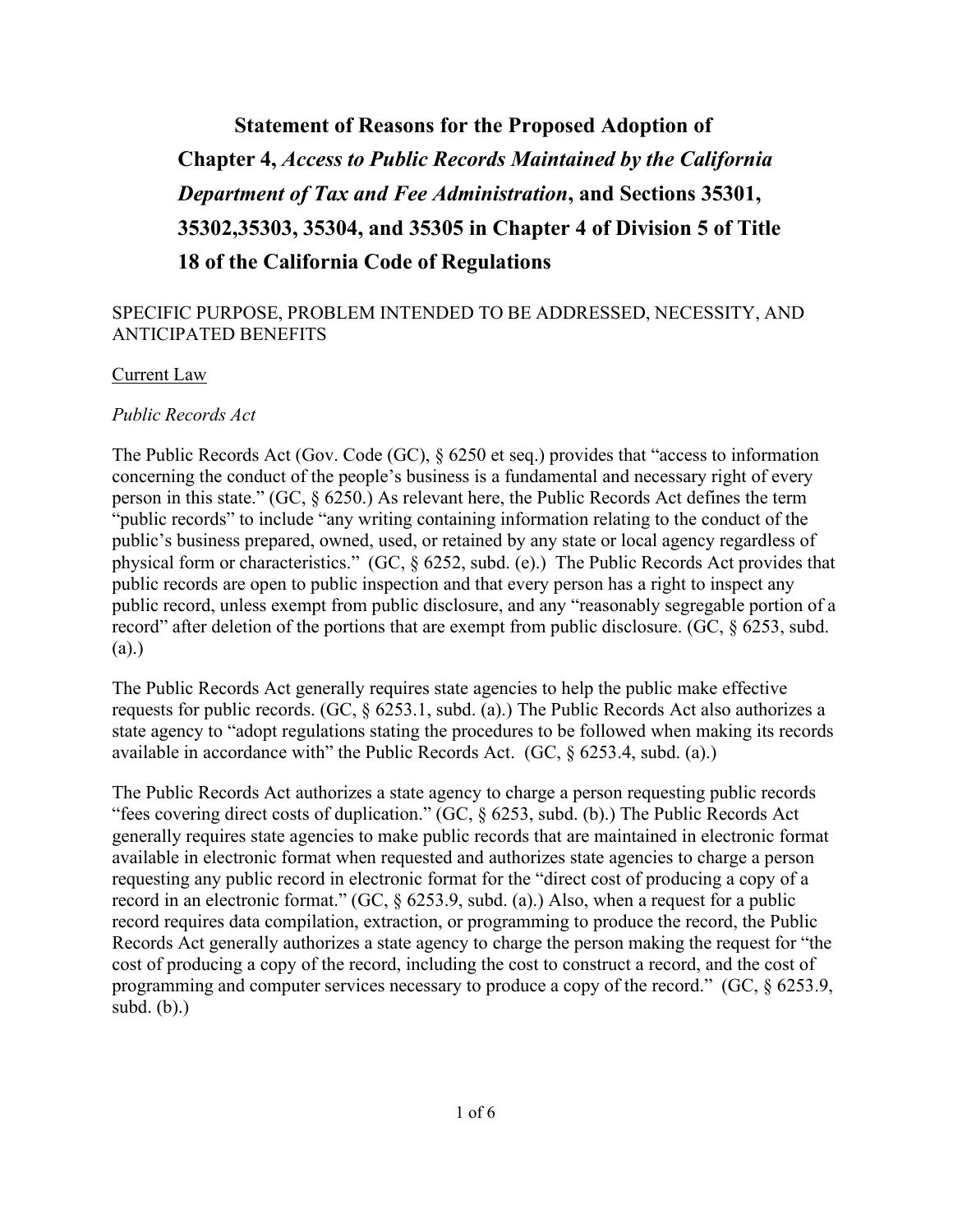In addition, the Public Records Act provides several exemptions from public disclosure, including, but not limited to exemptions for preliminary drafts of interagency and intra-agency memorandums or other documents not retained by an agency in the normal course of business (GC,  $\S$  6254, subd. (a)), records pertaining to pending litigation (GC,  $\S$  6254, subd. (b)), personnel, medical or similar files, the disclosure of which would constitute an unwarranted invasion of personal privacy (GC, § 6254, subd. (c)), test questions, scoring keys, and other data regarding licensing, employment and academic examinations (GC, § 6254, subd. (g)), and records the disclosure of which is exempted or prohibited pursuant to federal or state law. (GC, § 6254, subd. (k).) The Public Records Act does not require the disclosure of records that relate to electronically collected personal information, as defined by Government Code section 11015.5, received, collected, or compiled by a state agency. (GC, § 6254.20.) Also, a state agency may justify withholding a public record from disclosure under the Public Records Act when the public interest served by not disclosing the record clearly outweighs the public interest served by the disclosure of the record. (GC,  $\S$  6255, subd. (a).) A response to a written request for inspection or copies of public records that includes a determination that the request is denied, in whole or in part, is required to be made in writing. (GC, § 6255, subd. (b).)

## *California Department of Tax and Fee Administration*

On June 27, 2017, the Governor approved Assembly Bill No. (AB) 102 (Stats. 2017, ch. 16), which added part 8.7 (commencing with section 15570) to division 3 of title 2 of the Government Code (part 8.7). As relevant here, part 8.7 established the California Department of Tax and Fee Administration (Department). (GC, § 15570). Part 8.7 transferred most of the State Board of Equalization's (Board's) former duties, powers and responsibilities to the Department, operative July 1, 2017 (GC, § 15570.22), including, but not limited to the Board's former duties, powers, and responsibilities related to the administration and enforcement of the Sales and Use Tax Law (Rev. & Tax. Code (RTC), § 6001 et seq.), Use Fuel Tax Law (RTC, § 8601), Cigarette and Tobacco Products Tax Law (RTC, § 30001 et seq.), Timber Yield Tax Law (RTC, § 38101), Hazardous Substances Tax Law (RTC, § 43001 et seq.), Integrated Waste Management Fee Law (RTC, § 45001 et seq.), Oil Spill Response, Prevention, and Administration Fees Law (RTC, § 46001), Fee Collection Procedures Law (RTC, § 55001 et seq.), and Diesel Fuel Tax Law (RTC, § 60001 et seq.), which each contain a statute prohibiting the Department and its staff from disclosing specified information. (See RTC, §§ 7056, 9255, 30455, 38705, 43651, 45982, 46751, 55381, and 60609). Part 8.7 also provides that "whenever any reference to the [Board] appears in any statute, regulation, or contract, or in any other code, with respect to any of the functions transferred to the [Department], it shall be deemed to refer to the [Department]." (GC, § 15570.24).

In addition, part 8.7 authorizes the Department to adopt regulations to carry out the purposes of part 8.7. (GC, § 15570.40, subd. (a).) It requires the Department to adopt regulations to establish procedures and guidelines to access public records. (GC, §15570.42.) It also requires those regulations to facilitate maximum public accessibility to the Department's public records, and specifically identify and describe the types of public records pertaining to the tax and fee programs administered by the Department. (*Ibid*.)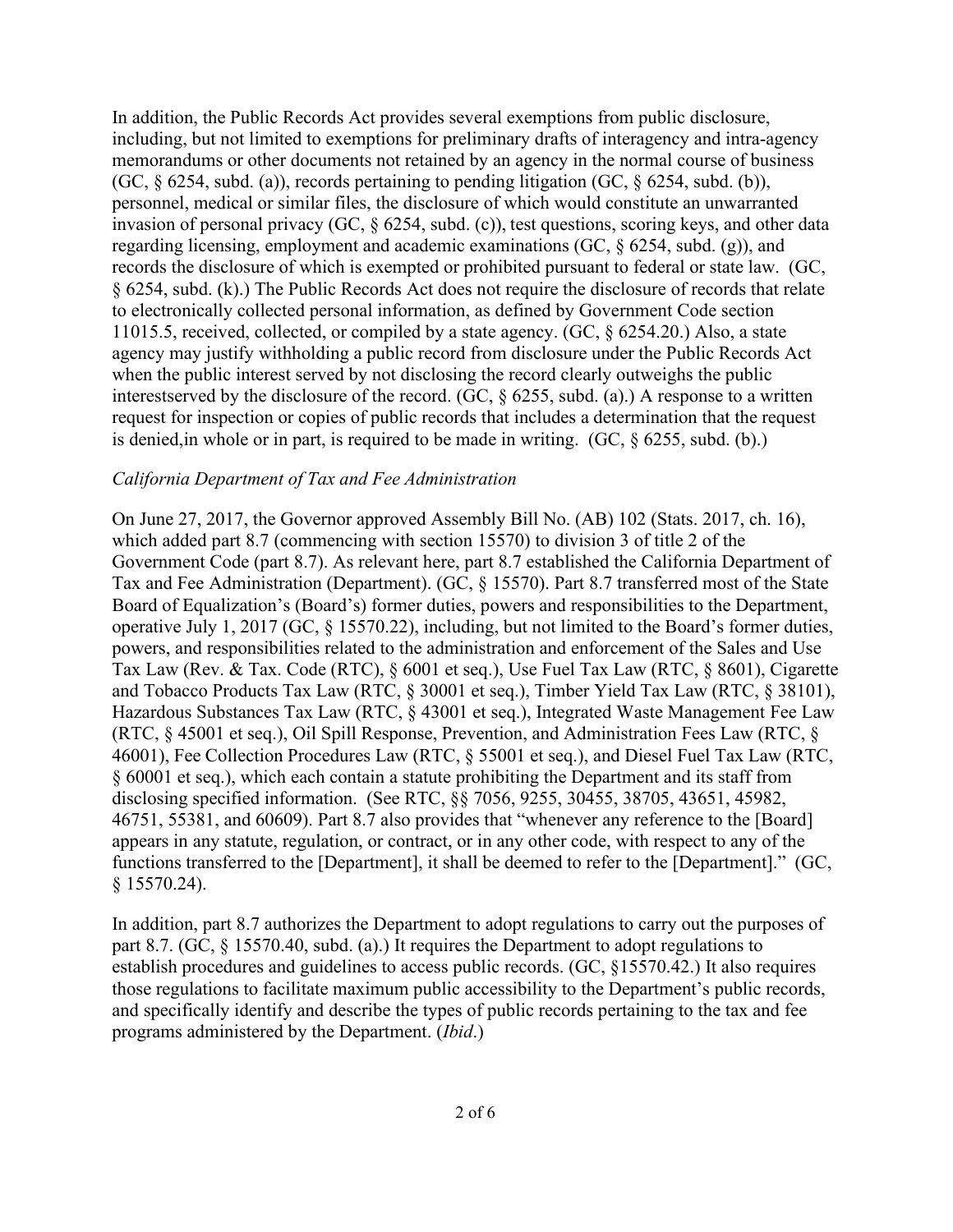## Proposed Regulations

There is an issue (or problem within the meaning of GC,  $\S$  11346.2, subd. (b)(1)) because the Department has not yet adopted regulations to establish procedures and guidelines to access its public records as required by part 8.7. Therefore, the Department is proposing to adopt California Code of Regulations, title 18, sections (Regulations) 35301, 35302, 35303, 35304, and 35305, which establish procedures and guidelines to access the Department's public records, provide for maximum public accessibility to the Department's public records, and specifically identify and describe the types of public records pertaining to the tax and fee programs administered by the Department, for the specific purpose of addressing the issue (or problem).

The Department is also proposing to codify Regulations 35301 through 35305 in new chapter 4, *Access to Public Records Maintained by the California Department of Tax and Fee Administration*, to be added to division 5 of title 18 of the California Code of Regulations.

Proposed Regulation 35301, *Purpose and Scope*, explains that access to public records maintained by the Department is governed by the California Public Records Act. Proposed Regulation 35301 explains that the purpose of new chapter 4 is to facilitate public access to the Department's public records and provide a better understanding of the types of public records available that pertain to the Department's tax and fee programs. It also incorporates the definition of "public records" from the Public Records Act into new chapter 4 and expressly defines the term "Department" to mean the California Department of Tax and Fee Administration for purposes of chapter 4.

Proposed Regulation 35302, *Disclosure Policy*, sets forth the Department's policy to provide the public access to public records that are not exempt from disclosure by state or federal law, and permit the inspection and copying of any reasonably segregable portion of a public record after deletion of the portions that are exempt from disclosure. Proposed Regulation 35302 explains that the Department's public records may be inspected and copied pursuant to the procedures set forth in the Public Records Act and proposed Regulations 35301, 35302, 35303, 35304 and 35305. Proposed Regulation 35302 also provides a non-exhaustive list of examples of records that the Department deems exempt from public disclosure, including tax and fee information that must be kept confidential under state or federal laws, confidential legal advice, records prepared in connection with litigation, preliminary drafts of intra-agency memorandums or other documents not retained by Department staff in the normal course of business, personnel, medical or similar files, and test questions, scoring keys, and other data regarding licensing, employment and academic examinations.

Proposed Regulation 35303, *Cost for Copies of Public Records*, provides that the Department's general policy is to require any person making a request for copies of public records to reimburse the Department for the cost of duplication. Proposed Regulation 35303 provides that the copying fee may be waived if the cost for the records is less than ten dollars (\$10). Proposed Regulation 35303 also provides that if the Department must compile or extract electronic data or perform computer programming to produce a copy of an electronic record, it may charge its full costs.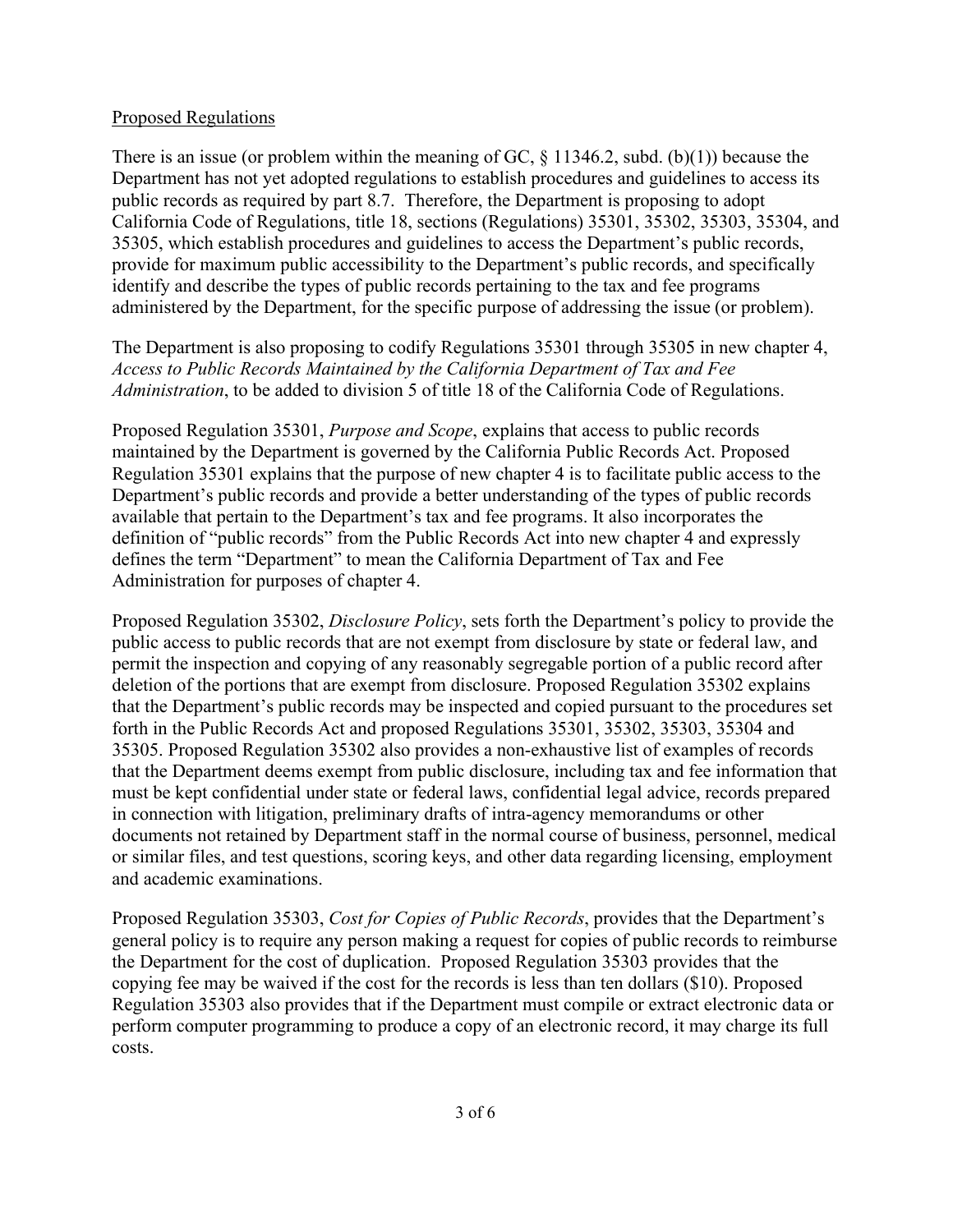Proposed Regulation 35304, *Procedure for Requesting Public Records*, describes the procedures to follow to request to inspect or obtain copies of the Department's public records. It directs the public to submit written requests to inspect or obtain copies of public records to the Department's Disclosure Office by email at [Disclosure.Office@cdtfa.ca.gov,](mailto:Disclosure.Office@cdtfa.ca.gov) by fax at (916) 324-5995, or by mail at California Department of Tax and Fee Administration, Disclosure Office, P.O. Box 942879, MIC: 82, Sacramento, CA 94279. This regulation also requires requests to provide a sufficiently specific description to allow the Department to identify the requested records, and explains that the Disclosure Office will assist the public in making focused and effective requests that reasonably describe an identifiable record or records.

Proposed Regulation 35305, *Public Records Available*, specifically identifies and describes the types of public records pertaining to the tax and fee programs administered by the Department. Subdivision (a) of the proposed regulation specifically identifies the public records that are available on the Department's website where they can be downloaded or printed by the public. Subdivision (b) of the proposed regulation specifically identifies the public records that can be requested by making a request to the Department's Disclosure Office.

The Department has determined that the adoption of new chapter 4 and proposed Regulations 35301 through 35305 is reasonably necessary for the specific purpose of addressing the issue (or problem) discussed above by adopting regulations to establish procedures and guidelines to access the Department's public records as required by part 8.7. The Department anticipates that the new chapter and proposed regulations will benefit members of the public, including businesses and individuals, by helping them better identify, request, and obtain copies of the Department's public records, including public records pertaining to the tax and fee programs administered by the Department. The Department also anticipates that the new chapter and proposed regulations will benefit the Department by making it more likely that future requests for public records will be more focused and effective and contain a sufficiently specific description to allow the Department to more easily identify the requested records.

In addition, the Department has determined that the proposed adoption of new chapter 4 and Regulations 35301 through 35305 is not mandated by federal law or regulations, and there are no federal regulations or statutes that are identical to the proposed chapter and regulations.

#### DOCUMENTS RELIED UPON

The Department relied upon Department staff's understanding of the Public Records Act, the Department's policies regarding access to its records, the types of public records pertaining to the tax and fee programs administered by the Department, and the public records currently available on the Department's website in proposing to adopt new chapter 4 and Regulations 35301 through 35305. The Department did not rely upon any technical, theoretical, or empirical study, report or similar document.

#### ALTERNATIVES CONSIDERED

The Department considered whether to begin the formal rulemaking process to adopt new chapter 4 and Regulations 35301 through 35305 at this time or, alternatively, whether to take no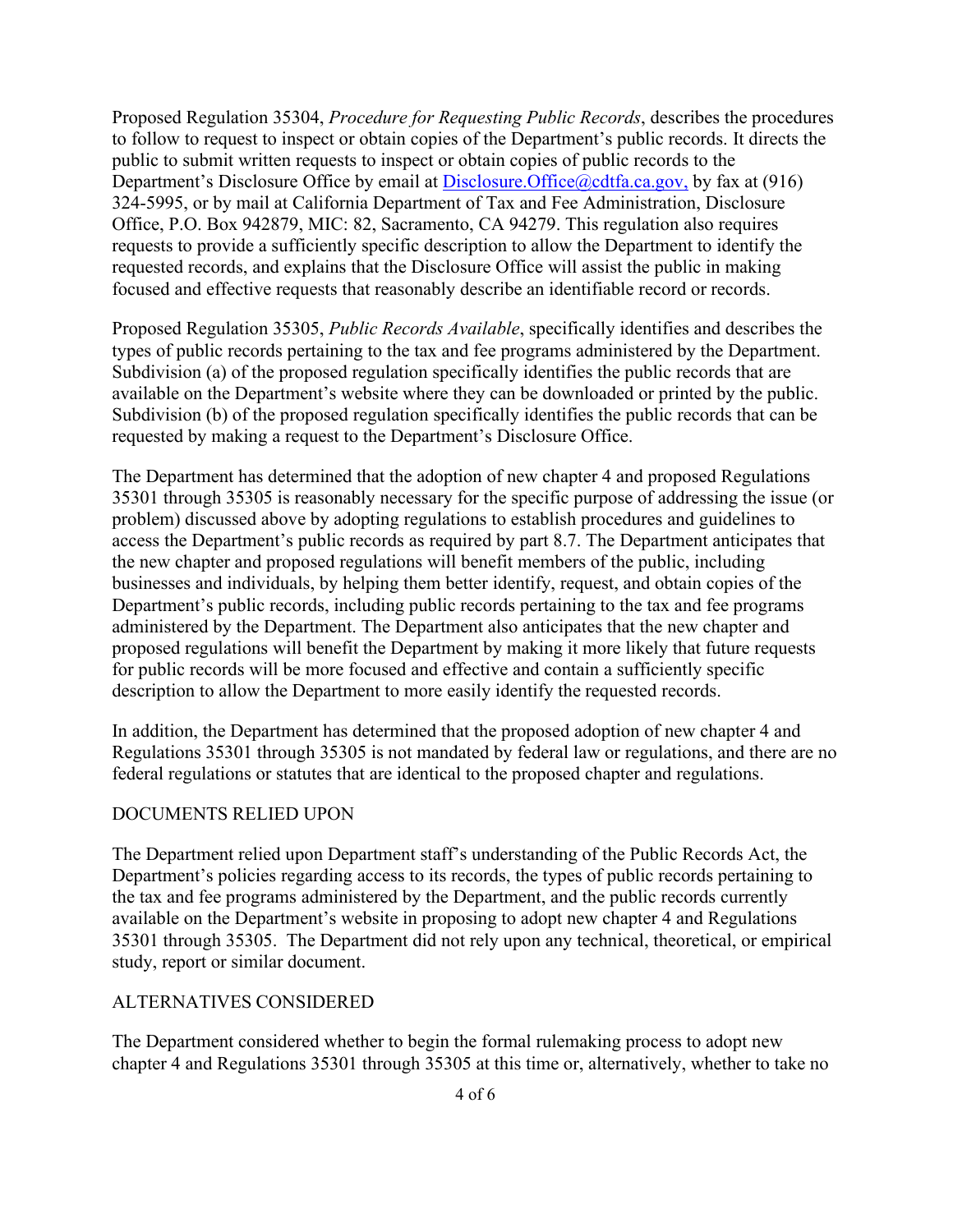action at this time. The Department decided to begin the formal rulemaking process to adopt new chapter 4 and Regulations 35301 through 35305 at this time because the Department determined that new chapter 4 and Regulations 35301 through 35305 are reasonably necessary for the reason set forth above.

The Department did not reject any reasonable alternative to new chapter 4 and Regulations 35301 through 35305, including any reasonable alternative that would lessen any adverse impact the proposed action may have on small business or that would be less burdensome and equally effective in achieving the purposes of the proposed action. No reasonable alternative to new chapter 4 and Regulations 35301 through 35305 has been identified and brought to the Department's attention that would lessen any adverse impact the proposed action may have on small business, be more effective in carrying out the purposes for which the action is proposed, would be as effective and less burdensome to affected private persons than the proposed action, or would be more cost effective to affected private persons and equally effective in implementing the statutory policy or other provision of law than the proposed action.

## ECONOMIC IMPACT ASSESSMENT

The Department assessed the economic impact of proposed Regulations 35301, 35302, 35303, 35304, and 35305 on California businesses and individuals. The Department determined that the adoption of the proposed regulations may have an impact on any person that requests to inspect or copy the Department's records, including businesses, small businesses, and individuals.

However, the adoption of the proposed regulations will not have a material or quantifiable cost impact on businesses or individuals. Also, the adoption of the proposed regulations will benefit businesses and individuals by helping them better identify, request, and obtain copies of the Department's public records, including public records pertaining to the tax and fee programs administered by the Department, but the Department does not anticipate that the benefits will be substantial, even though the Department is unable to quantify the benefits. This is because the Public Records Act currently requires persons, including businesses and individuals, to request to inspect or obtain copies of the Department's public records, it requires their requests to reasonably describe an identifiable record or records, it permits the Department to charge them fees covering the direct costs of duplication, and it permits the Department to charge them the full cost to compile or extract electronic data or perform computer programming to produce a copy of an electronic record under specified circumstances. (GC, §§ 6253 and 6253.9.) Also, the proposed regulations are consistent with the Public Records Act and the Department's current policies regarding charges for duplication and compiling or extracting electronic data or performing computer programming to produce a copy of an electronic record.

As a result, the Department determined that the proposed regulatory action is not a major regulation, as defined in Government Code section 11342.548 and California Code of Regulations, title 1, section 2000. The Department also determined that the adoption of proposed Regulations 35301, 35302, 35303, 35304, and 35305 will neither create nor eliminate jobs in the State of California nor result in the creation of new businesses or the elimination of existing